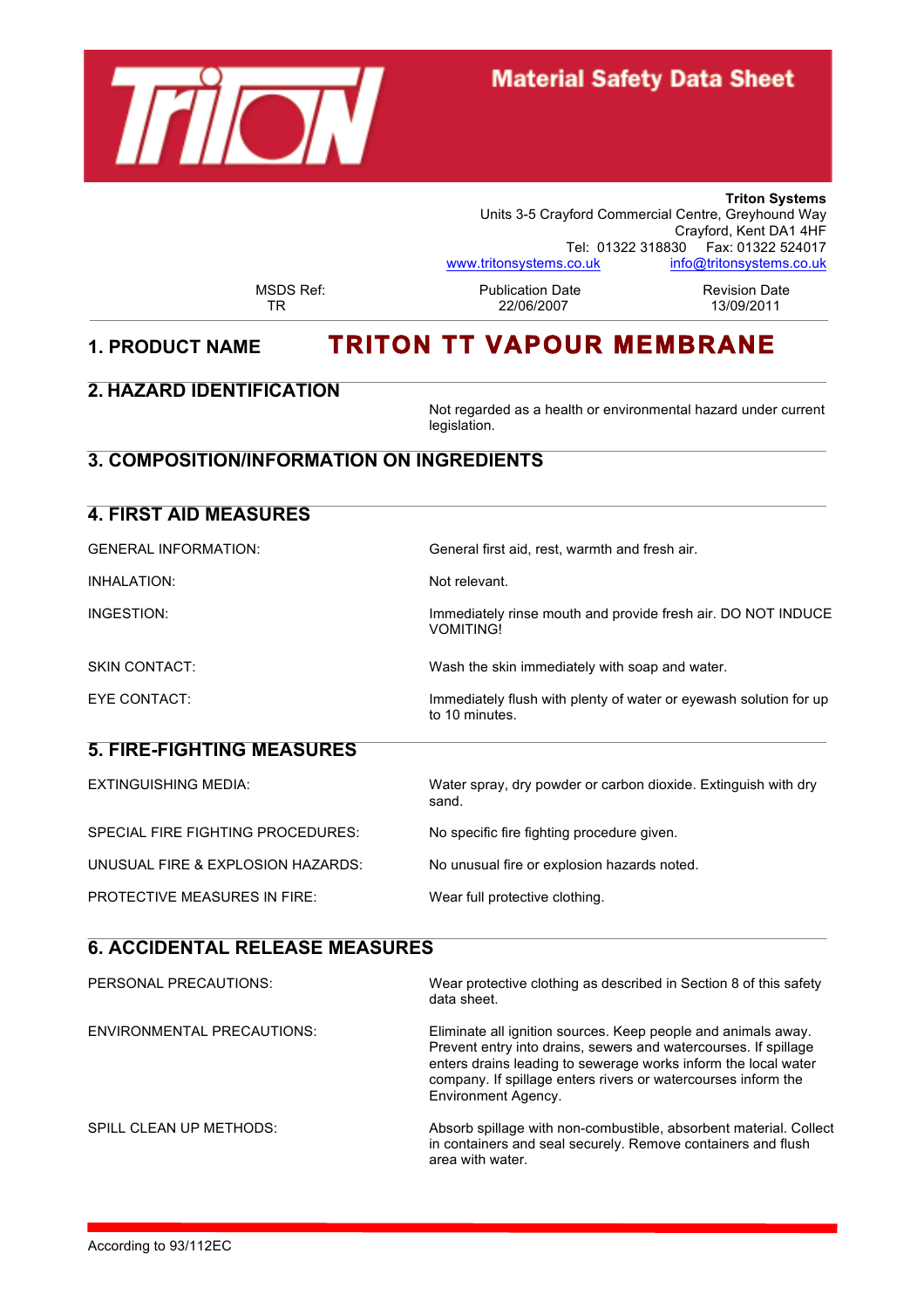

## **Material Safety Data Sheet**

#### **7. HANDLING AND STORAGE**

USAGE PRECAUTIONS: Read and follow manufacturer's recommendations.

STORAGE PRECAUTIONS: Keep in original container. Store in closed original container at temperatures between 5°C and 30°C. Protect from freezing and direct sunlight.

#### **8.EXPOSURE CONTROLS/PERSONAL PROTECTION**

PROTECTIVE EQUIPMENT:



| <b>RESPIRATORY EQUIPMENT:</b> | If ventilation is insufficient, suitable respiratory protection must be<br>provided. |
|-------------------------------|--------------------------------------------------------------------------------------|
| HAND PROTECTION:              | PVC gloves are recommended.                                                          |
| EYE PROTECTION:               | Wear approved safety goggles.                                                        |
| <b>HYGIENE MEASURES:</b>      | Wash hands after contact.                                                            |

### **9.PHYSICAL AND CHEMICAL PROPERTIES**

| APPEARANCE:              | Viscous liquid                       |
|--------------------------|--------------------------------------|
| COLOUR:                  | Blue                                 |
| ODOUR:                   | Mild                                 |
| SOLUBILITY:              | Miscible with water                  |
| <b>RELATIVE DENSITY:</b> | 1.12 20 pH-VALUE, CONC. SOLUTION 6-8 |
| VISCOSITY:               | 14000 - 20000 mPas 20                |

#### **10. STABILITY AND REACTIVITY**

STABILITY: Stable under normal temperature conditions and recommended use. MATERIALS TO AVOID: Strong acids. HAZARDOUS DECOMPOSITION<br>PRODUCTS: In case of fire, toxic gases (CO, CO2, NOX) may be formed.

#### **11.TOXICOLOGICAL INFORMATION**

| <b>GENERAL INFORMATION:</b> | No specific health warnings noted.                                                          |
|-----------------------------|---------------------------------------------------------------------------------------------|
| INHALATION:                 | Not relevant at normal room temperatures. When heated,<br>irritating vapours may be formed. |
| INGESTION:                  | May cause discomfort if swallowed.                                                          |
| SKIN CONTACT:               | Skin irritation is not anticipated when used normally.                                      |
| EYE CONTACT:                | May cause temporary eye irritation.                                                         |